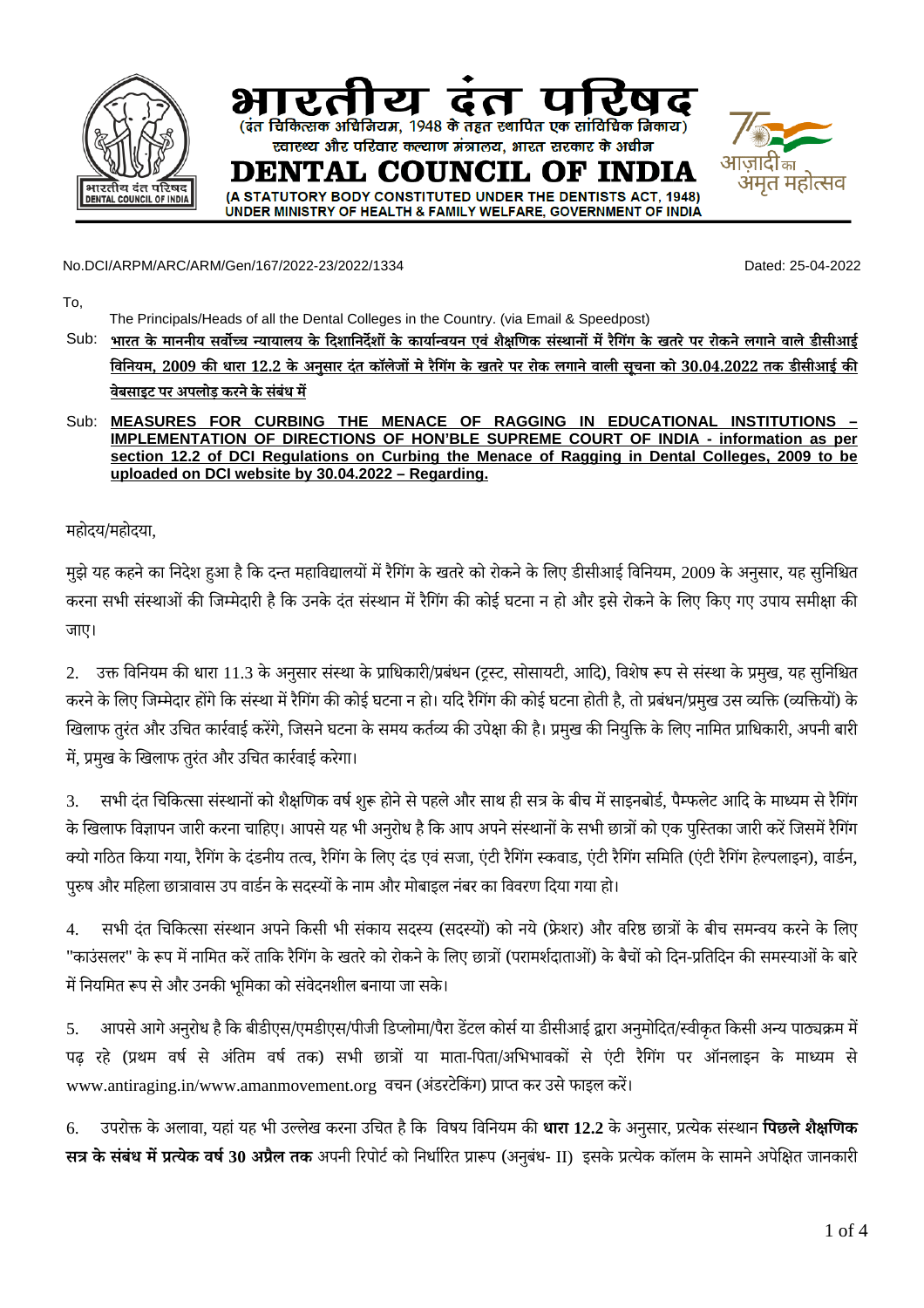दर्शाया गया, में सचिव, भारतीय दंत परिषद, ऐवान-ए-गालिब मार्ग, कोटला रोड़, नई दिल्ली-110002 को प्रस्तुत करेगा। जिसमे विफल होने पर भारतीय दंत चिकित्सा परिषद, दंत कॉलेजों में रैगिंग के खतरे को रोकने के लिए डीसीआई विनियम, 2009 की धारा 11.4 के अनुसार उस संस्थान पर निम्नलिखित में से कोई एक या कोई संयोजन का दंड लगाएगी: -

> *11.4.1* दंत चिकित्सक अधिनियम*, 1948* की धारा *16*ए के तहत संस्था के खिलाफ मान्यता रद्द करनेकी प्रक्रिया शुरू करना।

 *11.4.2* संस्था की प्रवेश क्षमता को उस सीमा तक कम करना*,* जिस सीमा तक परिषद उचित समझे।

 *11.4.3* अगले आदेश तक संस्था मेंप्रवेश पर रोक लगाना।

 *11.4.4* यूजी/पीजी डेंटल कोर्स के नवीनीकरण की अनुमति को रोकने केलिए।

*11.4.6* सभी संबंधितों की जानकारी के लिए, संबंधित संस्था पर लगाए गए जुर्मानेकी सूचना को डीसीआई की वेबसाइट पर पोस्ट करने

7. इसके अलावा, यह भी सूचित किया जाता है कि डीसीआई ने उपरोक्त आकडों की कुशलता से जांच करने के लिए और कागजी कार्रवाई को कम करने के लिए, डीसीआई की वेबसाइट पर अपेक्षित जानकारी/दस्तावेजों को अपलोड करने के लिए एक ऑनलाइन मॉड्यूल विकसित किया है। तदनुसार, डीसीआई की कार्यकारी समिति ने अपने दिनांक 13.10.2018 को नई दिल्ली में आयोजित बैठक में निर्णय लिया गया है कि डेंटल कॉलेजों मेंरैगिंग केखतरेको रोकनेकेलिए डीसीआई विनियम, 2009 केअनुसार आवश्यक **सभी जानकारी/दस्तावेज***,* **डीसीआई वेबसाइट पर** अपलोड किए जाएंगे और सूचना/दस्तावेजों की किसी भी हार्ड कॉपी को डाक द्वारा प्राप्त या ई-मेल द्वारा भेजने पर डीसीआई द्वारा विचार नहीं **किया जाएगा।**

8. उपरोक्त के संबंध में, मुझे आपसे यह अनुरोध करने का निर्देश हुआ है कि निर्धारित प्रारुप (डीसीआई विनियम के प्रारुप के रुप में संलग्न-II) में मांगी गई अपेक्षित जानकारी को **पिछलेशैक्षणिक सत्र 2021-2022 केलिए 30.04.2022** तक डीसीआई वेबसाइट पर अपलोड़ करें, माननीय सुप्रीम कोर्ट द्वारा नियुक्त जांच समिति के अनुरोध अनुसार उपरोक्त जानकारी अपलोड़ करना अपेक्षित ह।ै यदि जानकारी को **30.04.2022 तक** डीसीआई वेबसाइट पर अपलोड़ नही किया गया तो दोषयुक्त संस्थान का नाम उपरोक्त बताई गई जांच समिति को उपर्युक्त कार्रवाई भेज दिया जाएगा और माननीय जांच समिति केद्वारा जो भी कहा गया हो उचित समझा जाएगा और उनका नाम डीसीआई वेबसाइट पर भी अपलोड़ कर दिया जाएगा।

9. कृपया इसे **अत्यंत शीघ्र** समझा जाएं।

10. भारतीय दंत परिषद रैगिंग केविरुद्ध **शुन्य सहनशीलता** सुनिश्चित करें।

## Sir/Madam,

I am directed to say that as per DCI Regulations on Curbing the Menace of Ragging in Dental Colleges, 2009, it is the responsibility of all the institution to ensure that no incident of ragging takes place in their dental institution and measures taken to curb it may be reviewed.

2. As per section 11.3 of the aforesaid regulations, the authorities/Management (Trust, Societies, etc.) of the institution, particularly the Head of the institution, shall be responsible to ensure that no incident of ragging takes place in the institution. In case any incident of ragging takes place, the Management/Head shall take prompt and appropriate action against the person(s) whose dereliction of duty lead to the incident. The authority designated to appoint the Head shall, in its turn, take prompt and appropriate action against the head.

3. All dental institutions should issue advertisements against ragging through signboards, pamphlets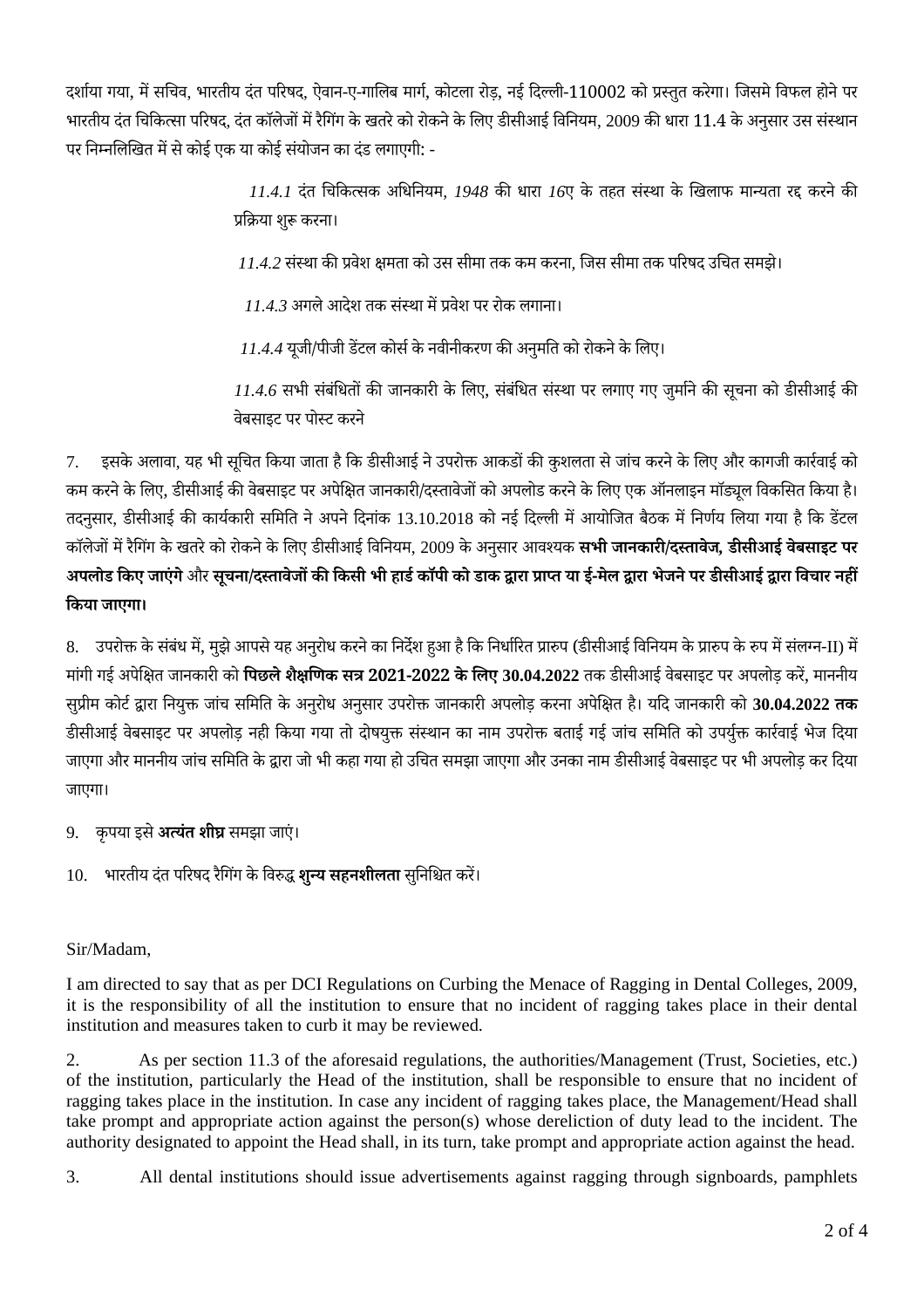etc. before the commencement of academic year as well as during the midst of the session. You are also requested to issue booklets to all the students of your Institutions containing the details about what constitutes ragging, punishable ingredients of ragging, punishments and penalty for ragging, names and mobile numbers of the members of the Anti Ragging Squad, Anti Ragging Committee (Anti Ragging Helpline), Wardens, Deputy Wardens of Men's and Women's hostel.

4. All dental Institutions shall designate any of their faculty member(s) as "Counsellor" for fresher and senior students to co-ordinate the batches of students (Counselees) regularly about day-to-day problems and also to sensitize their role in curbing the menace of ragging.

5. You are further requested to obtain and file undertaking, on anti ragging, from all parents/guardians and students (1st year to final year) studying in BDS/MDS/PG Diploma/Para Dental Courses or any other course approved/recognised by DCI, online through www.antiragging.in / [www.amanmovement.org.](http://www.amanmovement.org)

6. Besides above, it is also pertinent to mention here that, as per **section 12.2** of subject regulations, each and every institution shall submit its reports in prescribed format (Annexure-II) to the Secretary, Dental Council of India, Aiwan-E-Galib Marg, Kotla Road, New Delhi-110002, **by 30th April** of every year **in respect of the previous academic session**, indicating the requisite information against each column thereof, failing which the Dental Council of India, as per section 11.4 of Regulations on Curbing the Menace of Ragging in Dental Colleges, 2009, shall impose any one or any combination of the following penalties on it:-

> *11.4.1 To initiate the derecognition process against the institution under section 16A of the Dentists Act, 1948.*

> *11.4.2 To reduce the ad`mission capacity of the institution to the extent to which the Council deem fit.*

*11.4.3 To stop further admission in the institution till further orders.*

*11.4.4 To stop renewal of permission in respect of UG/PG Dental Courses.*

 *11.4.6 To post the information regarding penalties so imposed on the concerned institution on the website of DCI for information of all concerned.*

7. *Further, it is also to inform that the DCI has developed an online module to upload the requisite information / documents on DCI website to reduce the paper work and to scrutiny the above data efficiently, accordingly, the Executive Committee of the DCI in its meeting held on 13.10.2018 at New Delhi has decided that the all the requisite information / documents required as per DCI Regulations on Curbing the Menace of Ragging in Dental Colleges, 2009, shall be uploaded on DCI website and any hard copy of information /documents received by Post or sent by E-mail shall not be considered by DCI.*

8. In view of the above, I am directed to request you that the requisite information in the prescribed format (Annexure-II as prescribed in DCI Regulations) **for the previous academic session 2021-2022** may kindly be uploaded on DCI website **by 30.04.2022**, positively, as the said information is required to be uploaded as per request of the Monitoring Committee appointed by the Hon'ble Supreme Court of India. In case the information is not uploaded **by 30.04.2022** on DCI website, the name of defaulting institution will be forwarded to the said Monitoring Committee for such appropriate action as may be deemed fit and proper by the said Hon'ble Monitoring Committee, and their names will also be uploaded on DCI Website.

9. This may kindly be treated as '**Most Urgent**'.

10. The Dental Council of India ensures **Zero Tolerance** against ragging of any sort.

Yours faithfully,